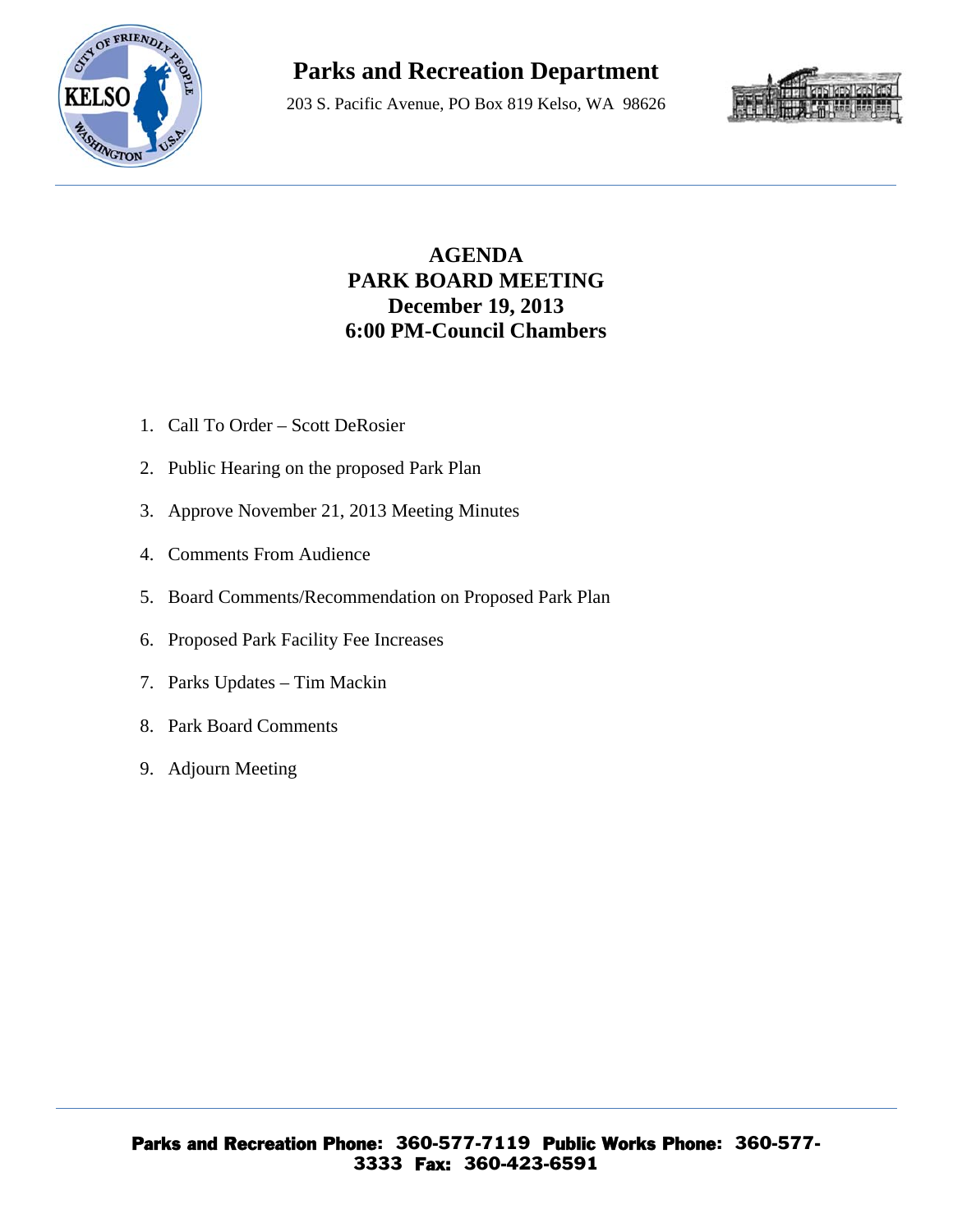

**Parks and Recreation Department** 

203 S. Pacific Avenue, PO Box 819 Kelso, WA 98626



### **Park Board Meeting**

November 21, 2013

#### **Call to Order:**

Jerry Phillips called the meeting to order at 6:03 p.m. at City of Kelso City Hall Council Chambers, 203 S. Pacific Ave.

#### Those present were as follows:

| <b>Staff</b>                                   |
|------------------------------------------------|
| Tim Mackin, Parks Lead                         |
| Nina Caulfield, Recording Secretary            |
| Amy Mullerleile, Assistant to the City Manager |
|                                                |

**Excused Absence** Pamela Jo (PJ) Enbusk **Scott DeRosier** 

**Council Representation:** Gary Archer, City of Kelso Council Member

#### **Approval of Minutes:**

**MOTION:** Bob made the motion, seconded by Dan to approve the minutes of October 17, 2013. Motion carried, all in favor.

#### **Business:**

1. Parks Needs Survey Results - Amy Mullerleile

Amy provided a brief summary of the results which will be included in the final park plan.

#### 2. Stakeholder Discussion

Scott Westland from the Kelso School District spoke about some thoughts they had that would be a great group opportunity to improve our parks. One of their main goals is to eventually re-turf Schroeder field at a cost of over a million dollars. It is used by Kelso youth, and they would like to perhaps open it up for community soccer and other uses. They have also discussed a joint effort supporting the Archery Club with their intentions to install an archery range in the Aldercrest area. Should the City open their land the District might as well.

Amy shared that Americorp is working with the South Kelso Neighborhood Association to improve the Lads and Lassies Park (8<sup>th</sup> and Elm). Their idea is to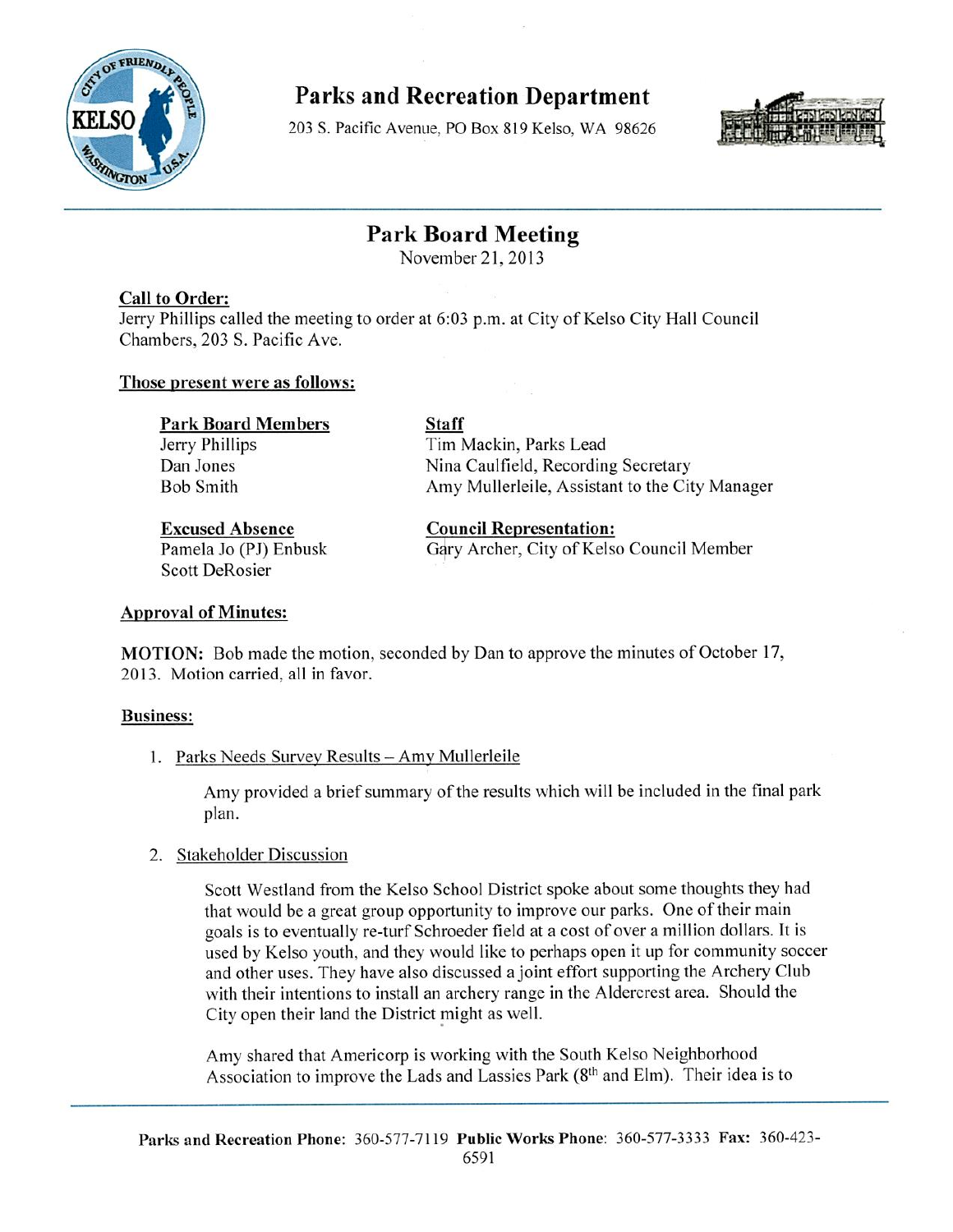

### **Parks and Recreation Department**

203 S. Pacific Avenue, PO Box 819 Kelso, WA 98626



relocate the playground and install a community garden. Tim suggested that they move the playground equipment to the Spray Park. She also stated that if this work did not get approved through the proper process in time for the Martin Luther King Jr. holiday day of service, then their second option would be to do general maintenance and clean up, and to perhaps install lighting at the park.

3. Proposed Facility Fee Increases - Tim Mackin

Tim provided a history of the fee schedule. Fees have not been increased in over 10 years. The increases are slight, with the charges for some uses clarified by a square footage usage charge.

Jerry suggested that the recommendation be tabled until the next meeting to give the absent board members a chance to voice their opinions.

4. Parks Updates - Tim Mackin

I have had to remove six trees in Tam O'Shanter due to rot and damage. One of the trees on the east side of the covered area will be carved into a dinosaur by a local artist.

Scott DeRosier has donated several boulders to aid in our non-vehicle areas access prevention efforts.

Bob made a motion to adjourn the meeting, Dan seconded. Motion carried, all in favor. Meeting adjourned at 6:50 pm.

Appro

**Scott DeRosier** 

Nina Caulfield, Recording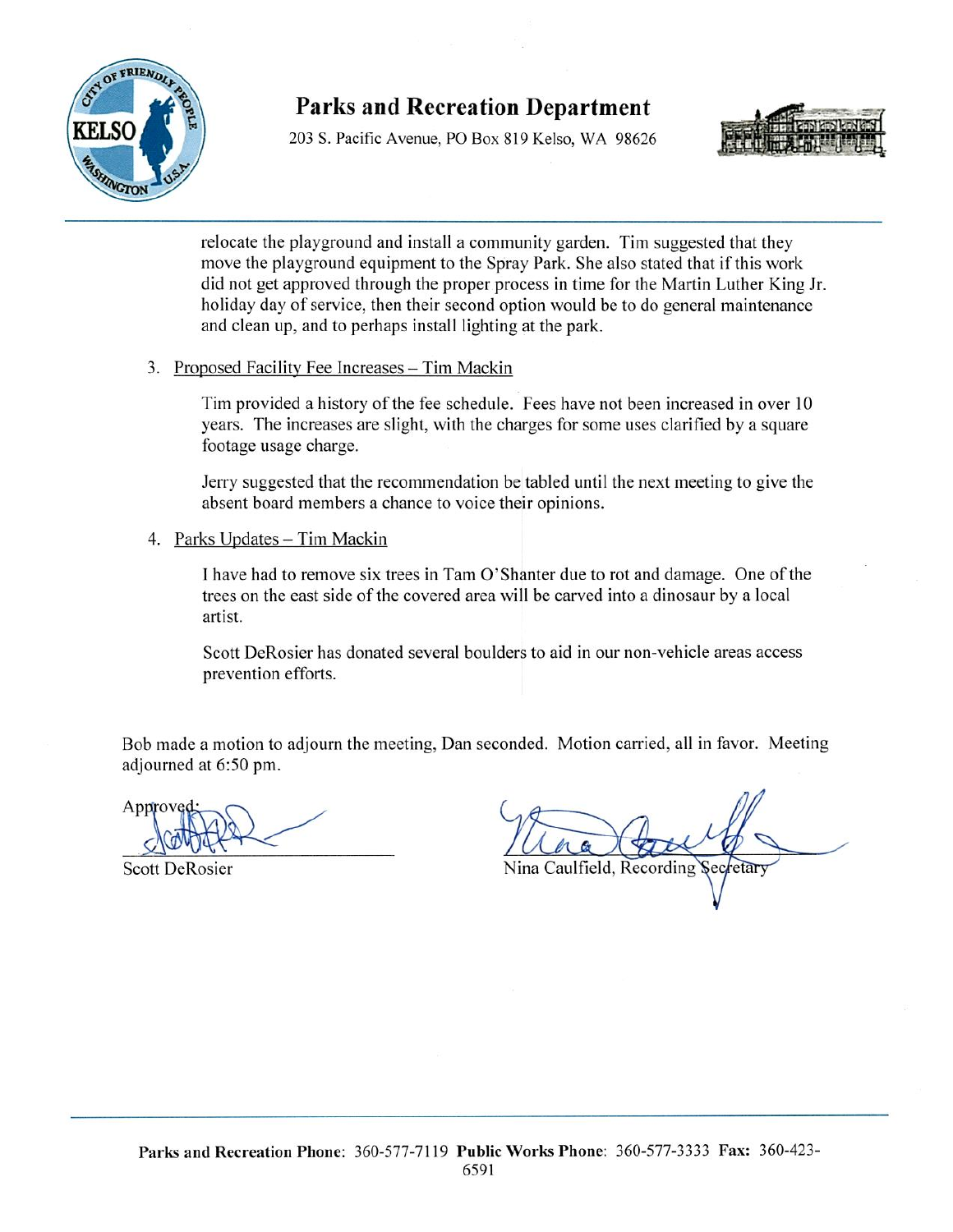$\overline{\phantom{a}}$ 

| <b>Group Category</b>                                                                                                                                                                | Tam O'Shanter<br><b>Meeting Room</b> | Rotary<br>Covered Area                                         | Tam O'Shanter<br>Covered Area                                    | <b>Catlin Hall</b><br><b>Outside Area</b> | <b>Other Park</b><br>Reservation                  |
|--------------------------------------------------------------------------------------------------------------------------------------------------------------------------------------|--------------------------------------|----------------------------------------------------------------|------------------------------------------------------------------|-------------------------------------------|---------------------------------------------------|
| I. Parks and recreation<br>programs, park co-<br>sponsored programs,<br>other City sponsored<br>events, park<br>department and/or<br>other city department<br>benefit programs       | Fee Waived                           | Fee Waived                                                     | Fee Waived                                                       | Fee Waived                                | <b>Fee Waived</b>                                 |
| II. Non-profit<br>organizations who<br>charge membership<br>fees, request<br>donations and/or<br>schedule fundraisers,<br>including church<br>organizations                          | \$10.00 per day                      | \$30.0050.00*<br>for $(4)$ hours<br>of use or part<br>thereof. | \$50.0075.00*<br>for (4) hours of<br>use or part<br>thereof.     | \$25.0030.00<br>per day                   | <b>Fee Waived</b>                                 |
| III. Non-profit<br>organizations using<br>other park facilities for<br>30 hours or more each<br>month, which provides<br>extension of<br>recreational and<br>cultural service.       | Fee Waived                           | \$30.0050.00<br>for $(4)$ hours<br>of use or part<br>thereof.  | \$50.0075.00<br>for (4) hours of<br>use or part<br>thereof.      | \$25.0030.00<br>per day                   | <b>Fee Waived</b>                                 |
| IV. Private parties<br>and/or clubs                                                                                                                                                  | \$15.00 per day                      | \$60.00* for<br>(4) hours of<br>use or part<br>thereof.        | $$100.00*$ for (4)<br>hours of use or<br>part thereof.           | \$50.00 per<br>day                        | $$.005$ per<br>square foot<br>of reserved<br>area |
| V. Commercial and/or<br>profit groups providing<br>recreational and<br>cultural service not<br>otherwise offered by<br>the park and<br>recreation department<br>and using facilities | \$10.00 per day                      | \$60.0075.00*<br>for $(4)$ hours<br>of use or part<br>thereof. | \$400.00110.00*<br>for $(4)$ hours of<br>use or part<br>thereof. | \$40.00 per<br>day                        | $$.005$ per<br>square foot<br>of reserved<br>area |

## **Schedule G – Park Facilities**